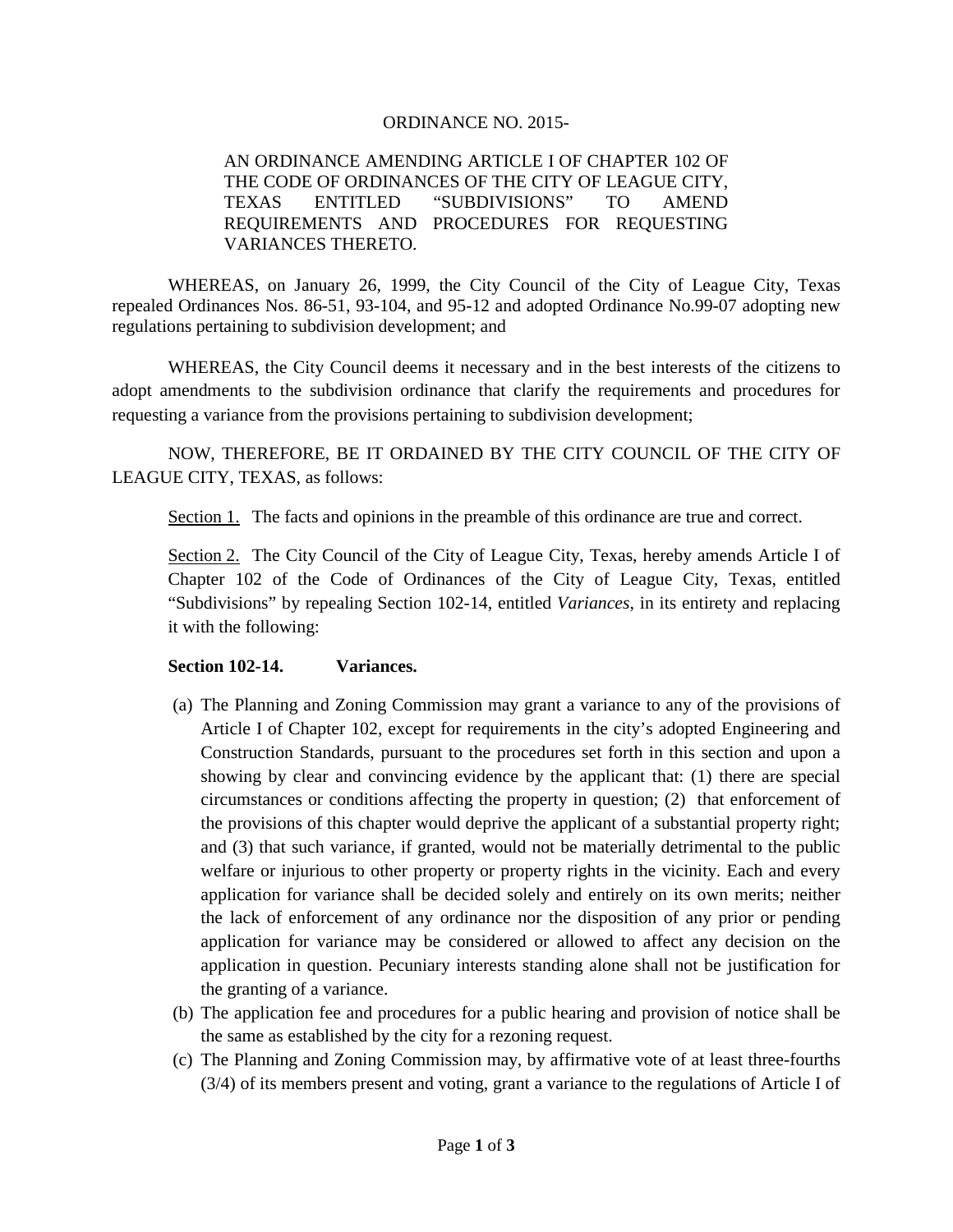Chapter 102 if it finds, by clear and convincing evidence, that all of the following criteria are met:

- 1. There are unique conditions peculiar to the subject parcel or tract that do not exist on adjacent parcels or tracts;
- 2. Strict application of Chapter 102 deprives the applicant of rights commonly enjoyed by other land in area or land with similar uses;
- 3. The variance, if granted, does not frustrate the intent and purpose of Chapter 102 and community, neighborhood, and other applicable land use and development plans, and will not adversely affect property or property values in the vicinity of the subject site;
- 4. Conditions supporting the granting of the variance request are not self-created by disregard or ignorance of federal, state, or local codes and/or ordinances; and
- 5. The variance is tailored as narrowly as possible while still granting the relief sought.
- (d) Factors that may not be considered to support the granting of a variance include, but are not limited, to the following:
	- 1. Personal and/or economic hardship;
	- 2. Misrepresentation of property conditions, uses, or regulations by a seller or agent;
	- 3. Errors made by a surveyor, contractor, or builder; and
	- 4. Increasing the profit, income, or competitive advantage of the applicant; and
	- 5. Threats to locate or relocate outside of the city, or cancel or scale back a project, if a variance is denied.
- (e) The applicant bears the burden of proof to demonstrate that the requirement(s) of Article I of Chapter 102 from which a variance is requested, if uniformly applied, imposes an undue hardship or disproportionate burden on the applicant. The applicant shall submit statements, studies, and any other relevant information as may be required by the City Planner to substantiate the claim(s) for which a variance is requested. If any information is so required, the application for variance shall be deemed complete only upon the submittal of all such required information. The Planning and Zoning Commission and/or City Council during review and consideration of the request may require additional studies or information from the applicant, which additional information must be submitted before any action may be taken on the variance application. The offer or submittal, at any stage of the variance application process, by the applicant of any information that proves to be false shall cause the variance request to be denied. If a variance request is approved based upon information offered or submitted by the applicant, without regard to the applicant's knowledge of the falsity of said information, and subsequent to the approval of the variance the approving authority finds said information to be false by a preponderance of the evidence, the variance shall be considered null and void as of the date of that finding and the approving authority shall reconsider the variance request in light of the corrected information.